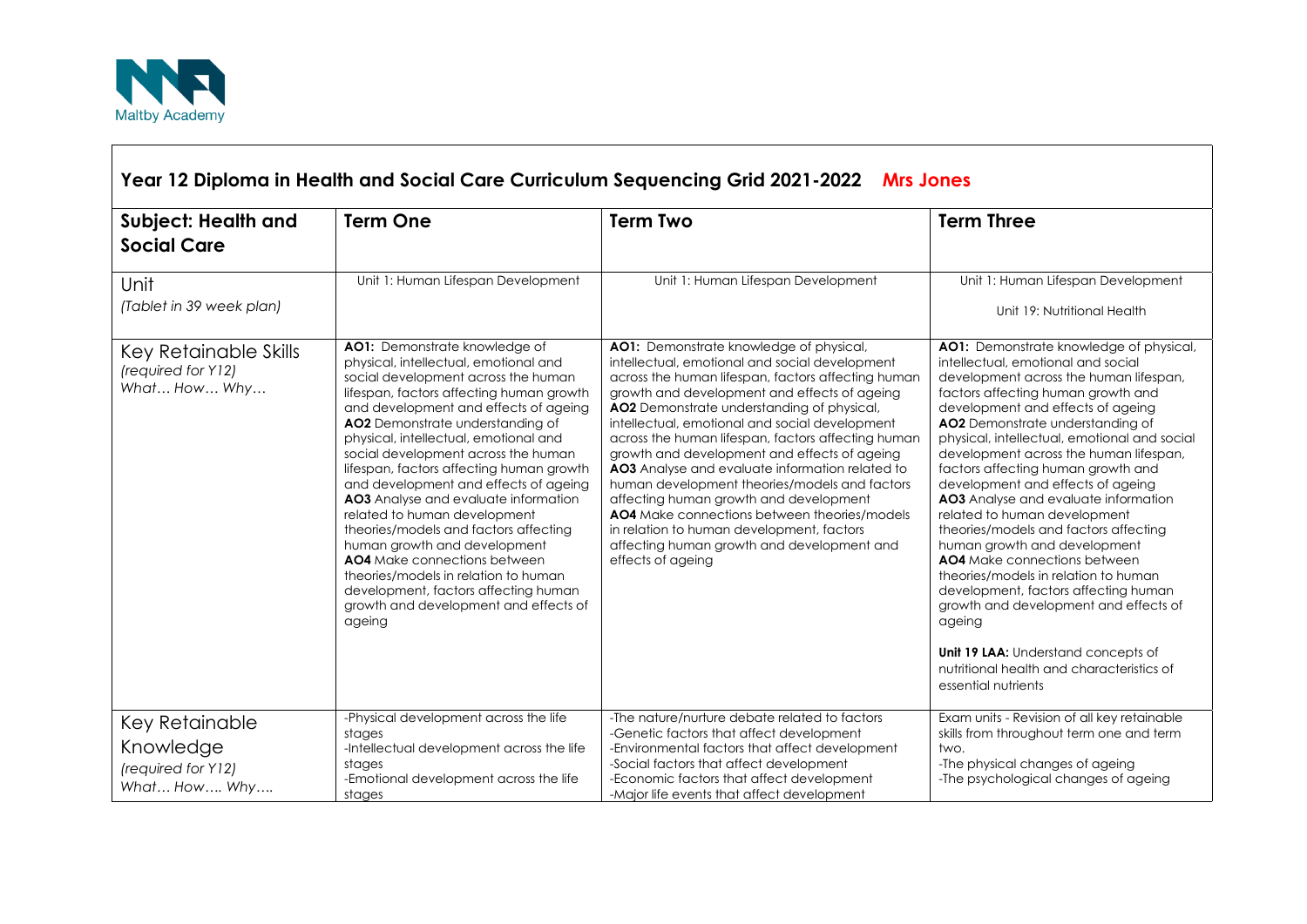

|                                                                                            | -Social development across the life<br>stages                                                                                                                                                                                                                                                                                                                                                                                       |                                                                                                                                                                                                                                                                                                                                                                                                                                                                                                  | -The societal effects of an ageing<br>population<br>-Nutritional measures and recommended -<br>dietary intakes<br>-Characteristics of essential nutrients<br>-Dietary needs of individuals<br>-Factors affecting nutritional health<br>-Factors affecting dietary intake                                                                                                                                                                     |
|--------------------------------------------------------------------------------------------|-------------------------------------------------------------------------------------------------------------------------------------------------------------------------------------------------------------------------------------------------------------------------------------------------------------------------------------------------------------------------------------------------------------------------------------|--------------------------------------------------------------------------------------------------------------------------------------------------------------------------------------------------------------------------------------------------------------------------------------------------------------------------------------------------------------------------------------------------------------------------------------------------------------------------------------------------|----------------------------------------------------------------------------------------------------------------------------------------------------------------------------------------------------------------------------------------------------------------------------------------------------------------------------------------------------------------------------------------------------------------------------------------------|
| Key Technical<br>Vocabulary<br>To be modelled and<br>deliberately practiced in<br>context. | -Growth and development<br>-Infancy<br>-Fine motor skills<br>-Gross motor skills<br>-Early Childhood<br>-Adolescence<br>-Puberty<br>-Primary and secondary sexual<br>characteristics<br>-Early adulthood<br>-Perimenopause<br>-Middle adulthood<br>-Menopause<br>-Later adulthood<br>-Ageing<br>-Piaget's model<br>-Chomsky's theory<br>-Memory<br>-Attachment<br>-Bowlby's theory<br>-Self-concept/esteem/image<br>-Stages of play | -Nature/nurture<br>-Gesell's maturation theory<br>-Bandura's social learning theory<br>-Stress diathesis model<br>-Genetic disorders/predispositions<br>-Biological factors<br>-Pollution<br>-Housing conditions<br>-Access to services<br>-Family dysfunction<br>-Bullying<br>-Culture/religion/beliefs<br>-Income and expenditure<br>-Employment status<br>-Education<br>-Lifestyle<br>-Predictable life events<br>-Unpredictable life events<br>-Holmes-Rahe social readjustment rating scale | Revision of all key technical vocabulary<br>from throughout term one and term two.<br>-Cardiovascular disease<br>-Osteoarthritis<br>-Dementia/Alzheimer's disease<br>-Confidence/self-esteem<br>-Social change<br>-Social disengagement theory<br>-Activity theory<br>-Ageing population/provision<br>-Balanced diet<br>-Malnutrition<br>-Nutritional issues<br>-BMI<br>-Growth charts<br>-Essential nutrients<br>-Dietary needs<br>-Factors |
| Opportunities for<br>reading                                                               | NHS website<br>Simply Psychology<br><b>BTEC National Health and Social Care student textbook</b><br>Revise BTEC National Health and Social Care Revision Guide and workbook<br><b>NHS Digital</b><br>https://digital.nhs.uk                                                                                                                                                                                                         |                                                                                                                                                                                                                                                                                                                                                                                                                                                                                                  |                                                                                                                                                                                                                                                                                                                                                                                                                                              |